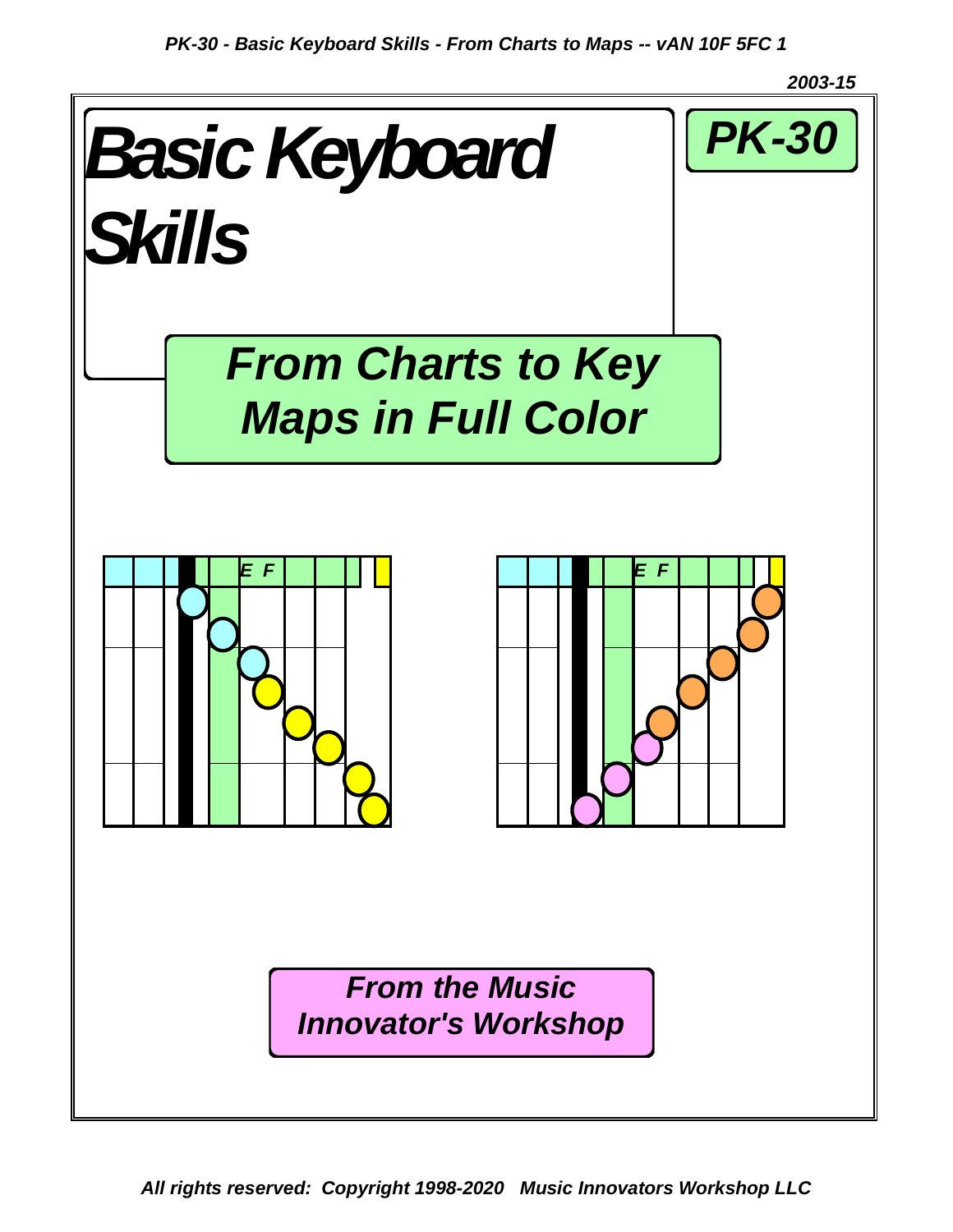

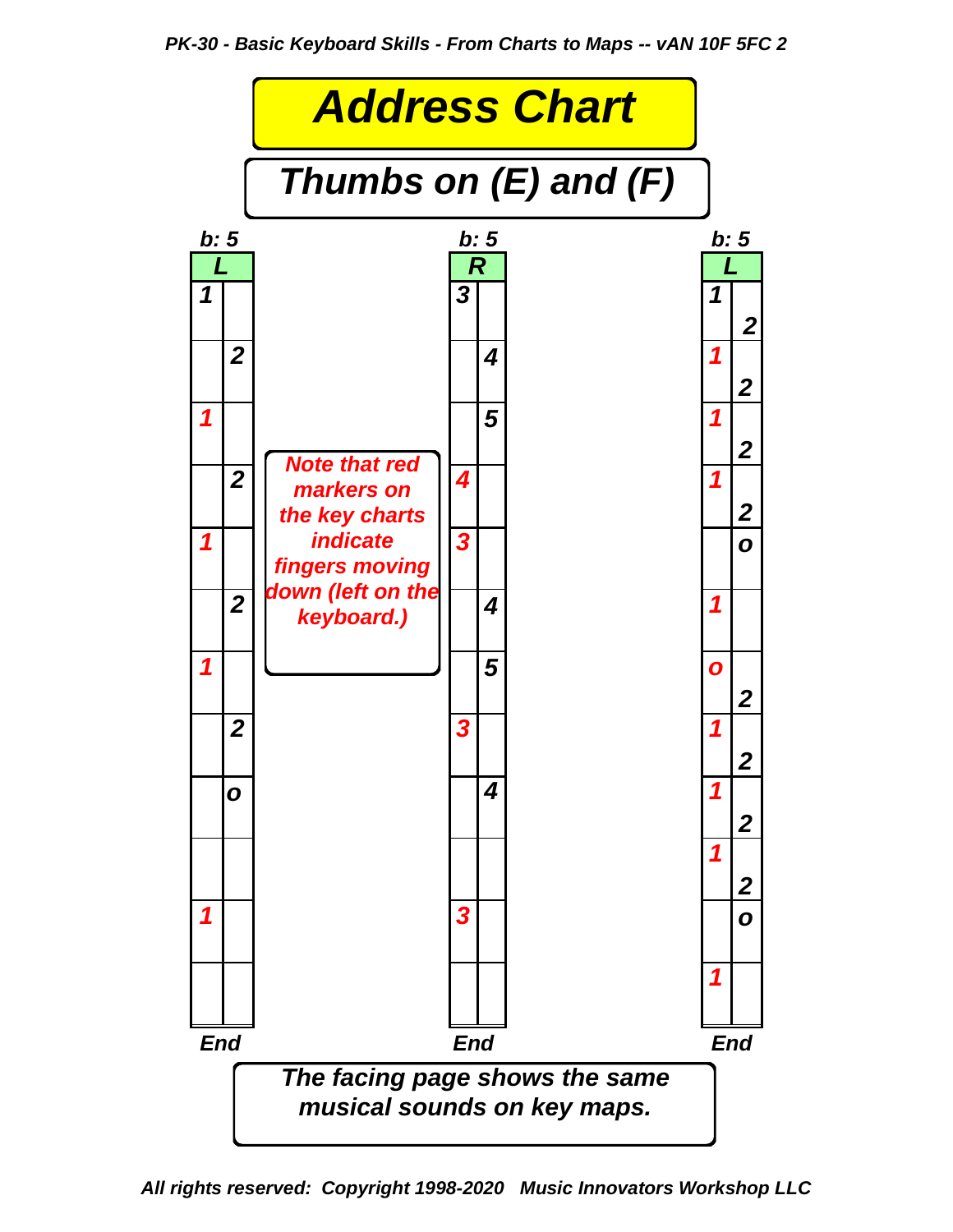

*Notice - The numbers by the notes on key maps are FINGER numbers.*

*(They are NOT key addresses, as In the chart on the previous page.)*

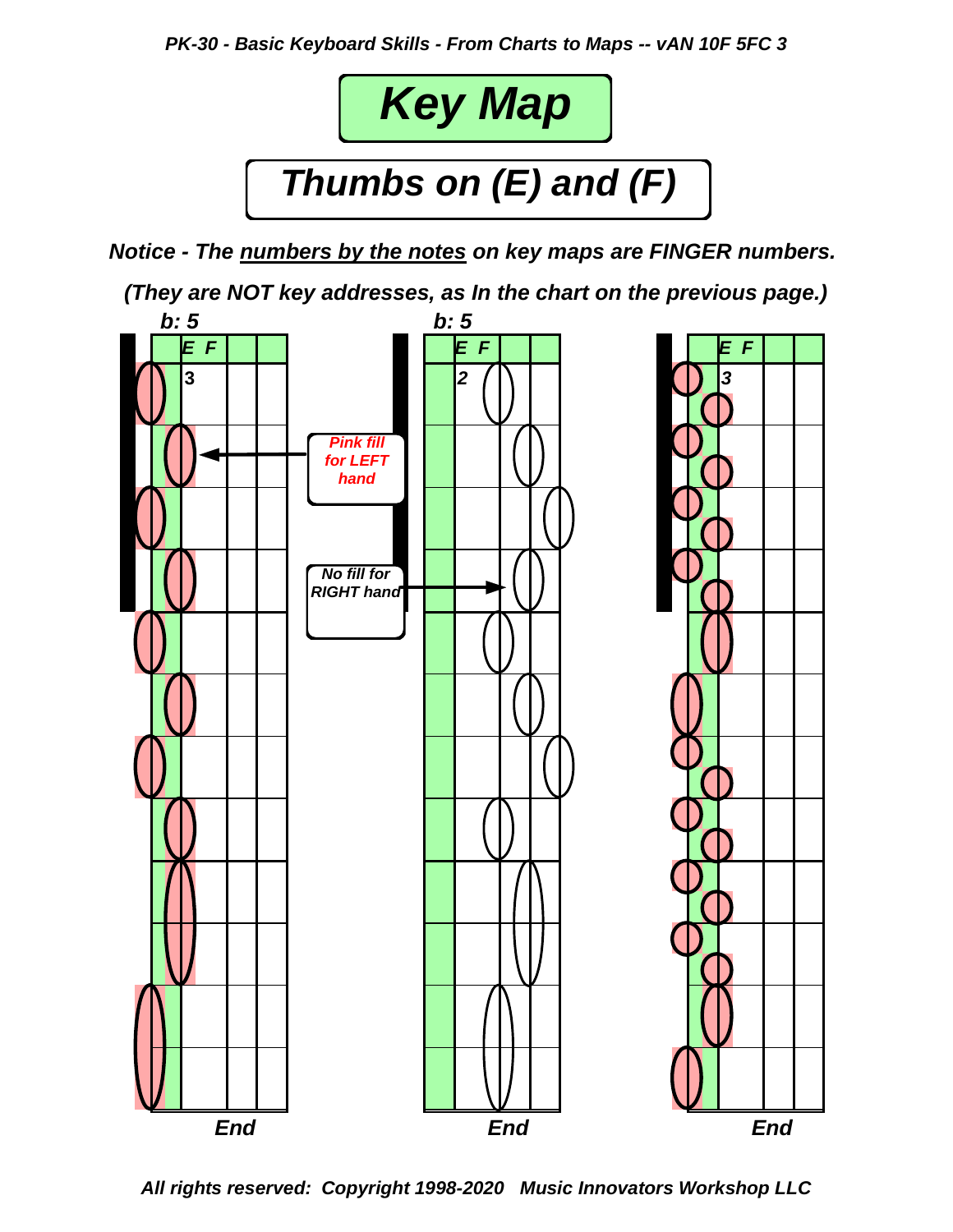

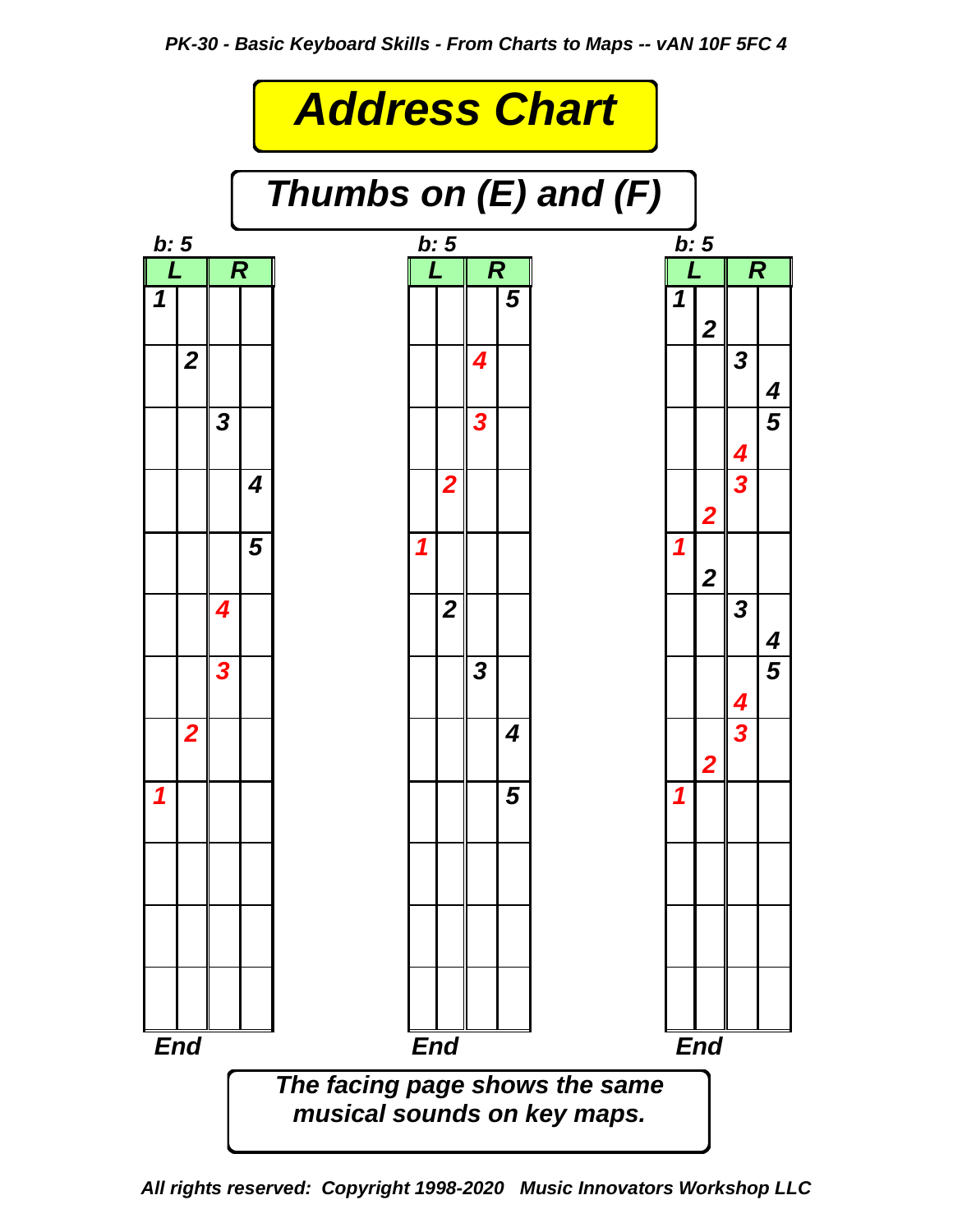



*Thumbs on (E) and (F)*

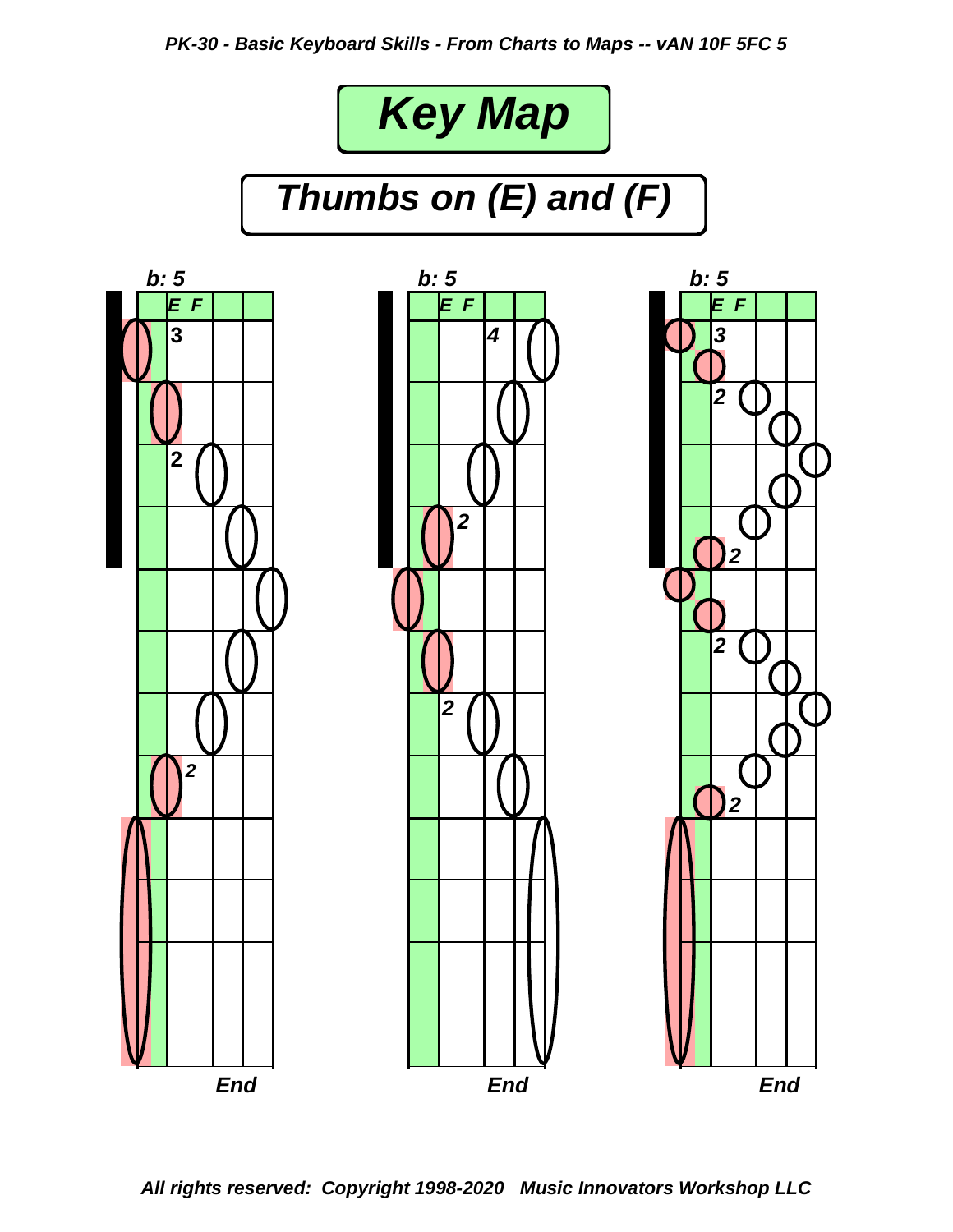

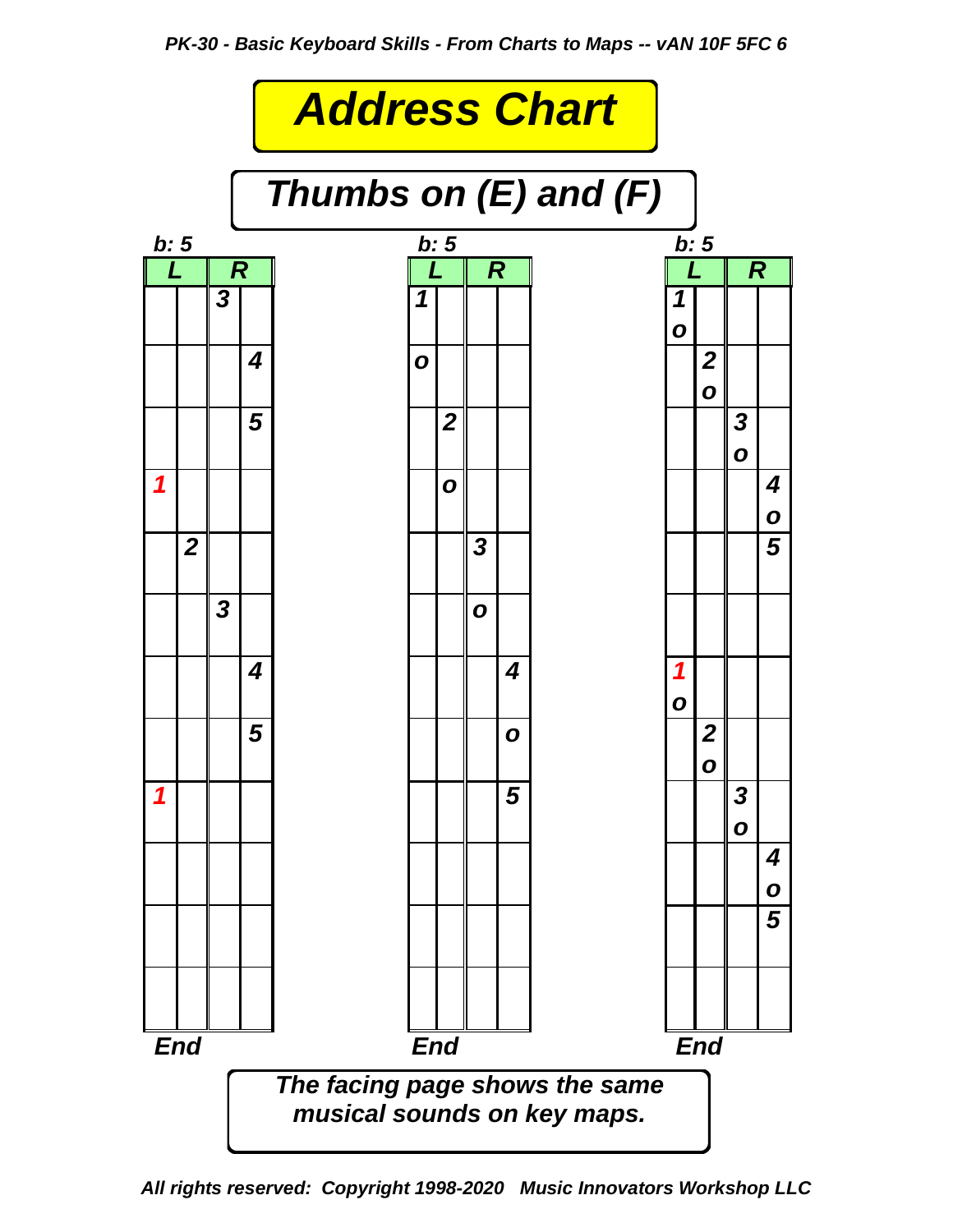

# *Thumbs on (E) and (F)*

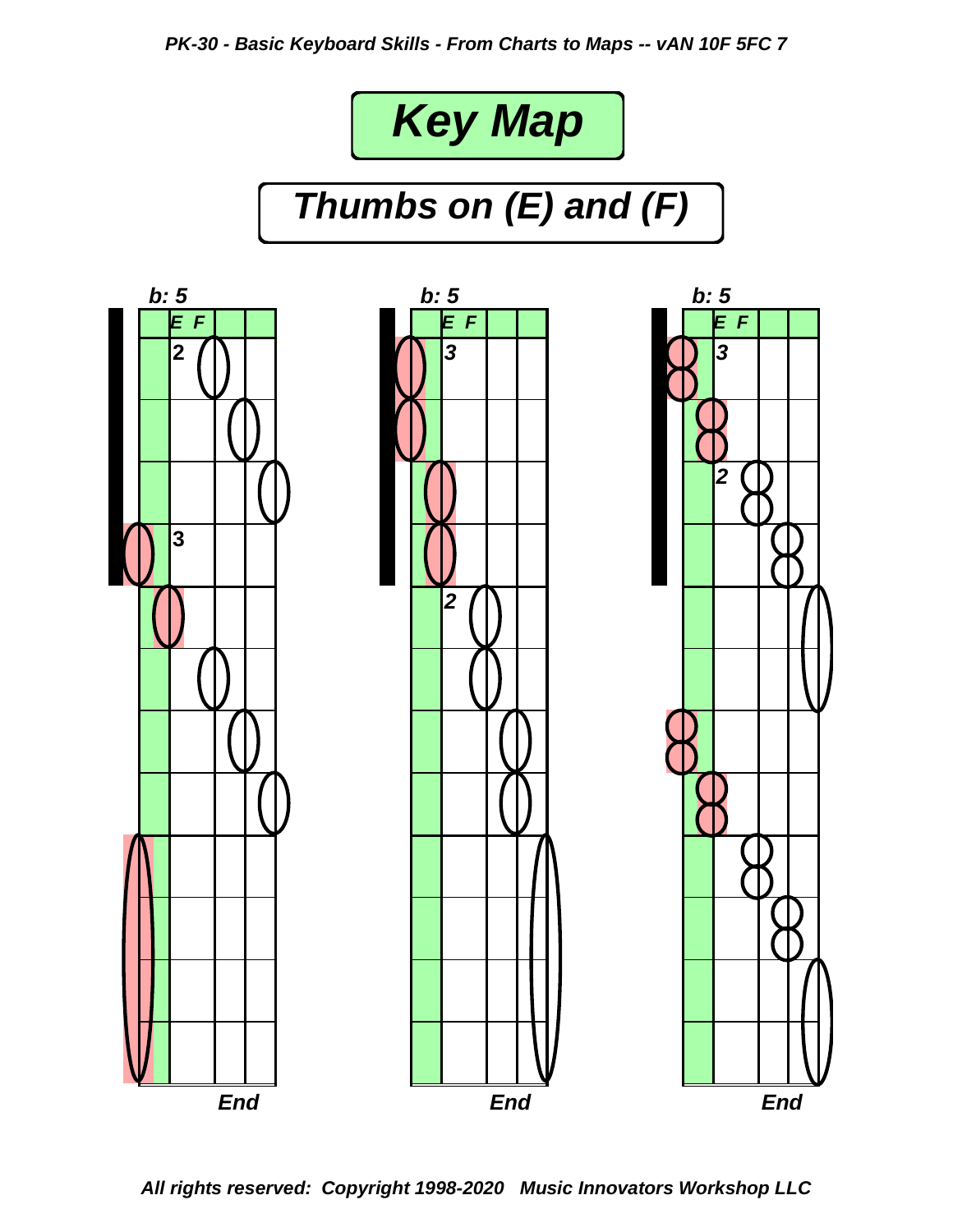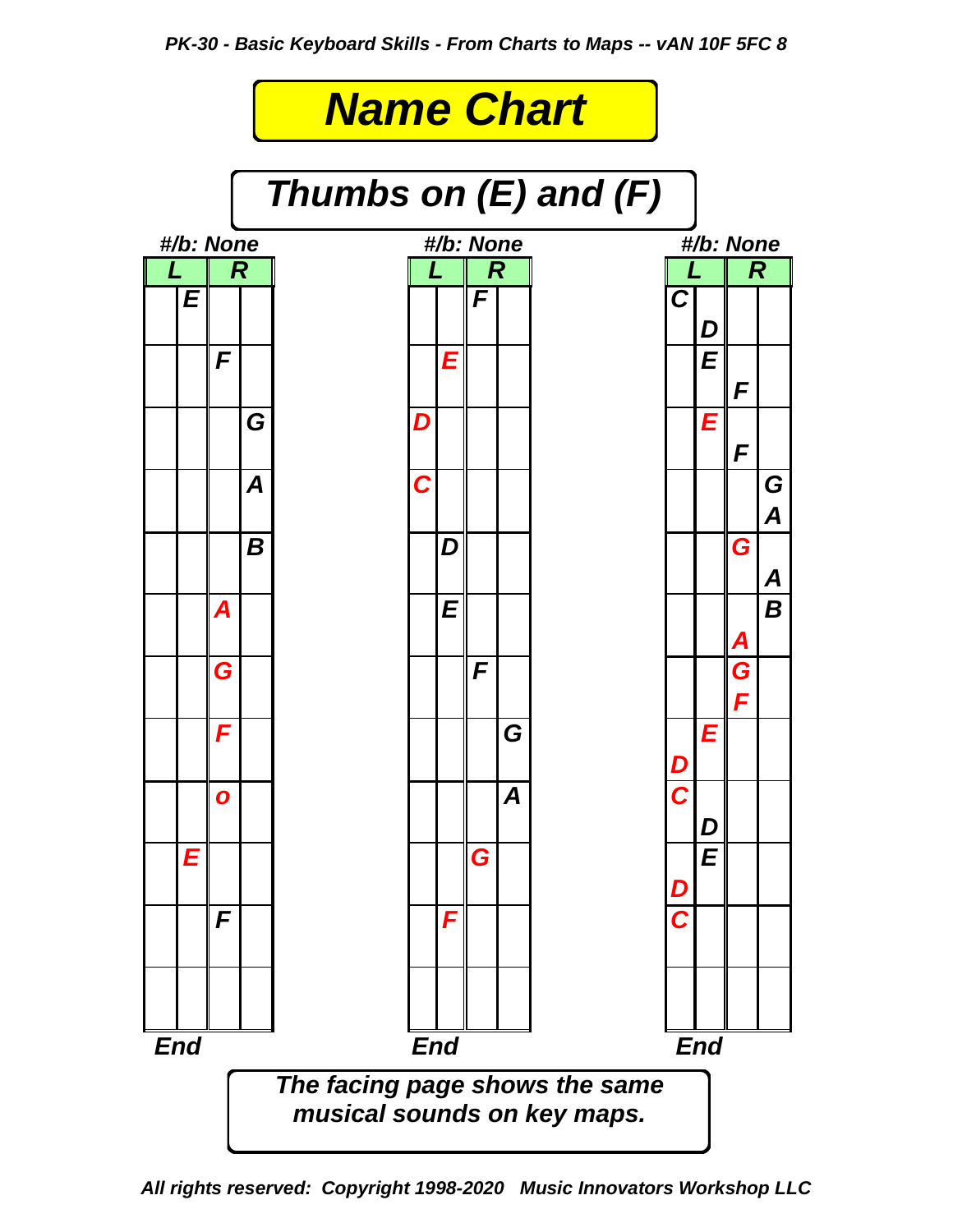*PK-30 - Basic Keyboard Skills - From Charts to Maps -- vAN 10F 5FC 9*

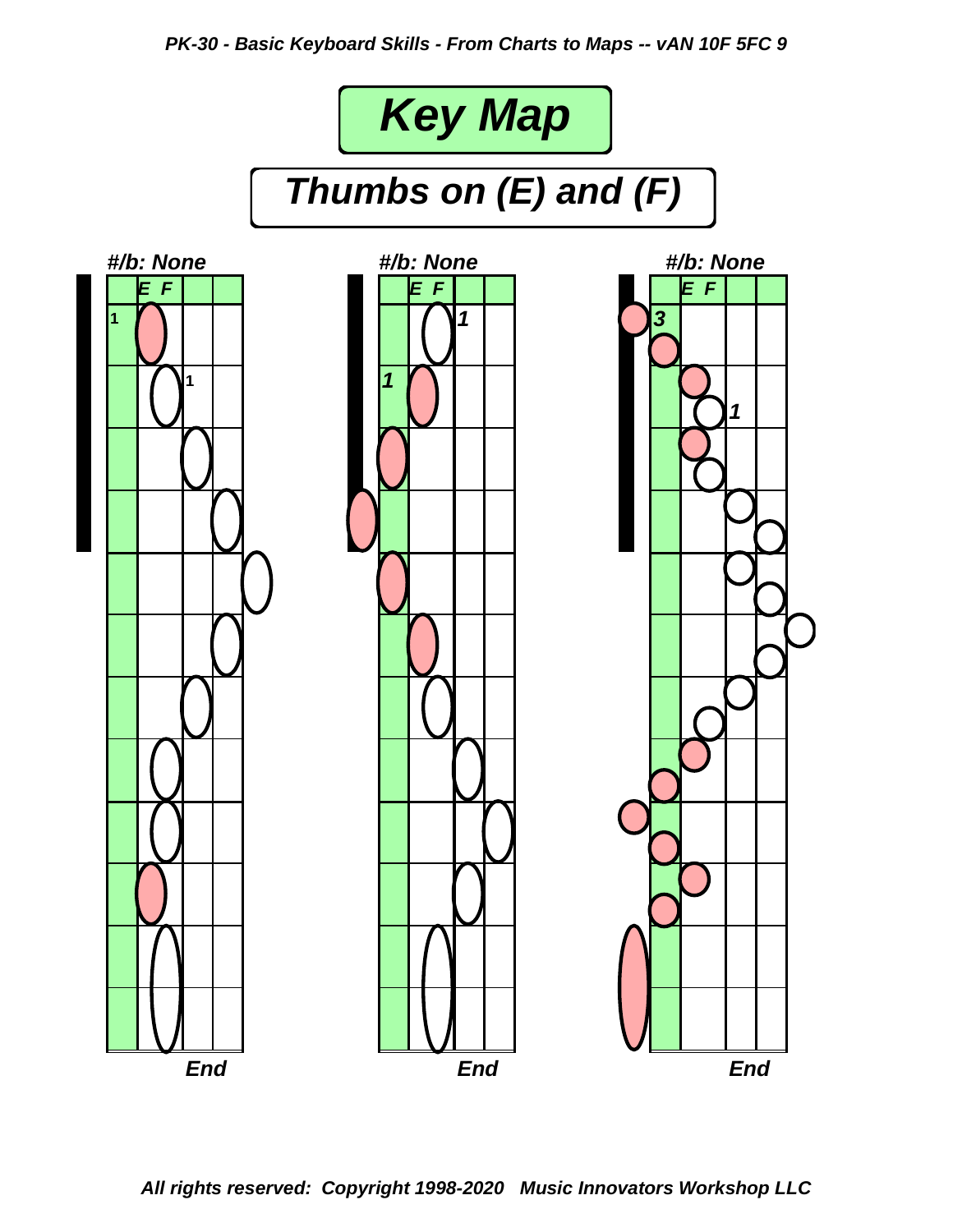# *Name Chart*

*Thumbs on (E) and (F)*



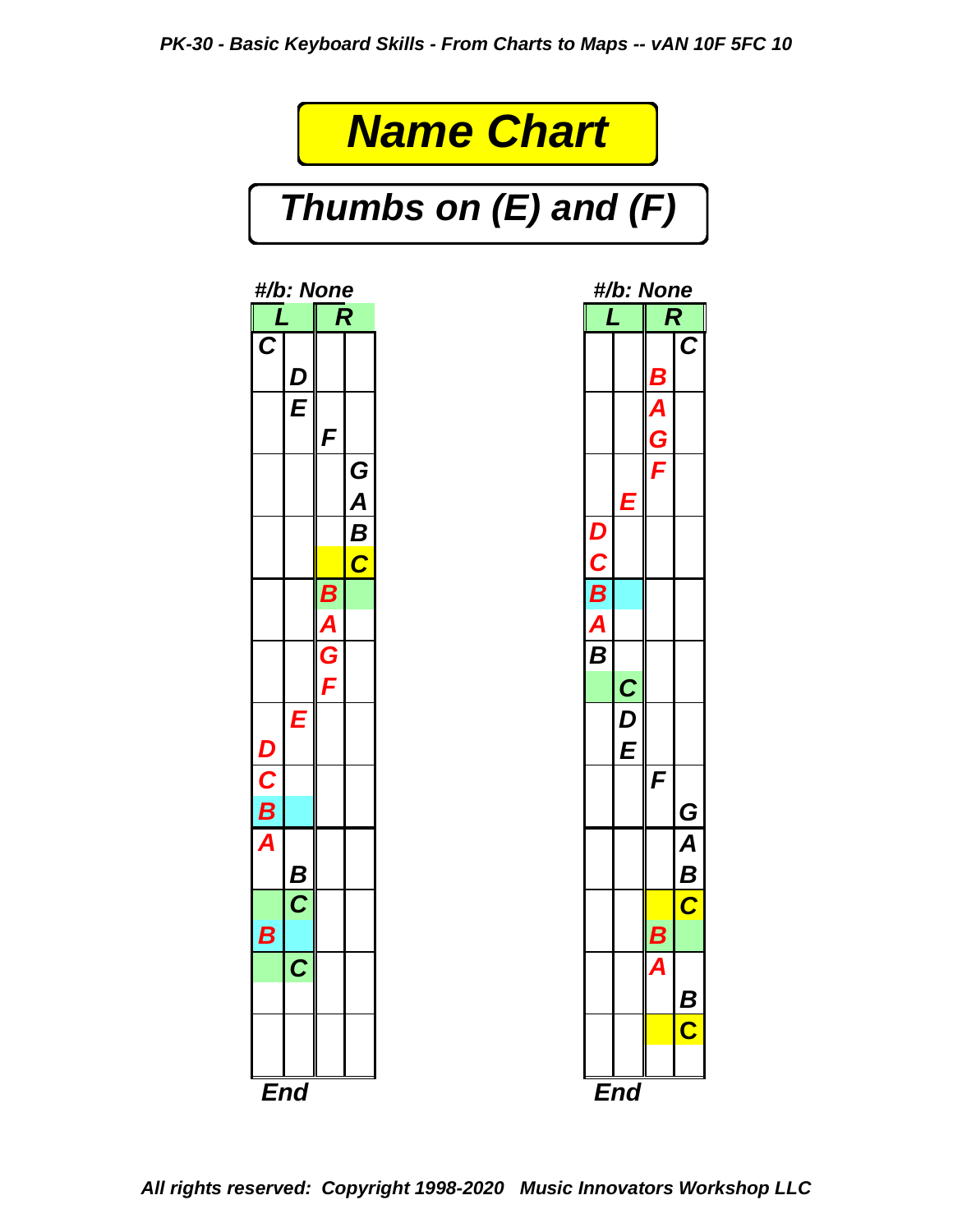



*Thumbs on (E) and (F)*



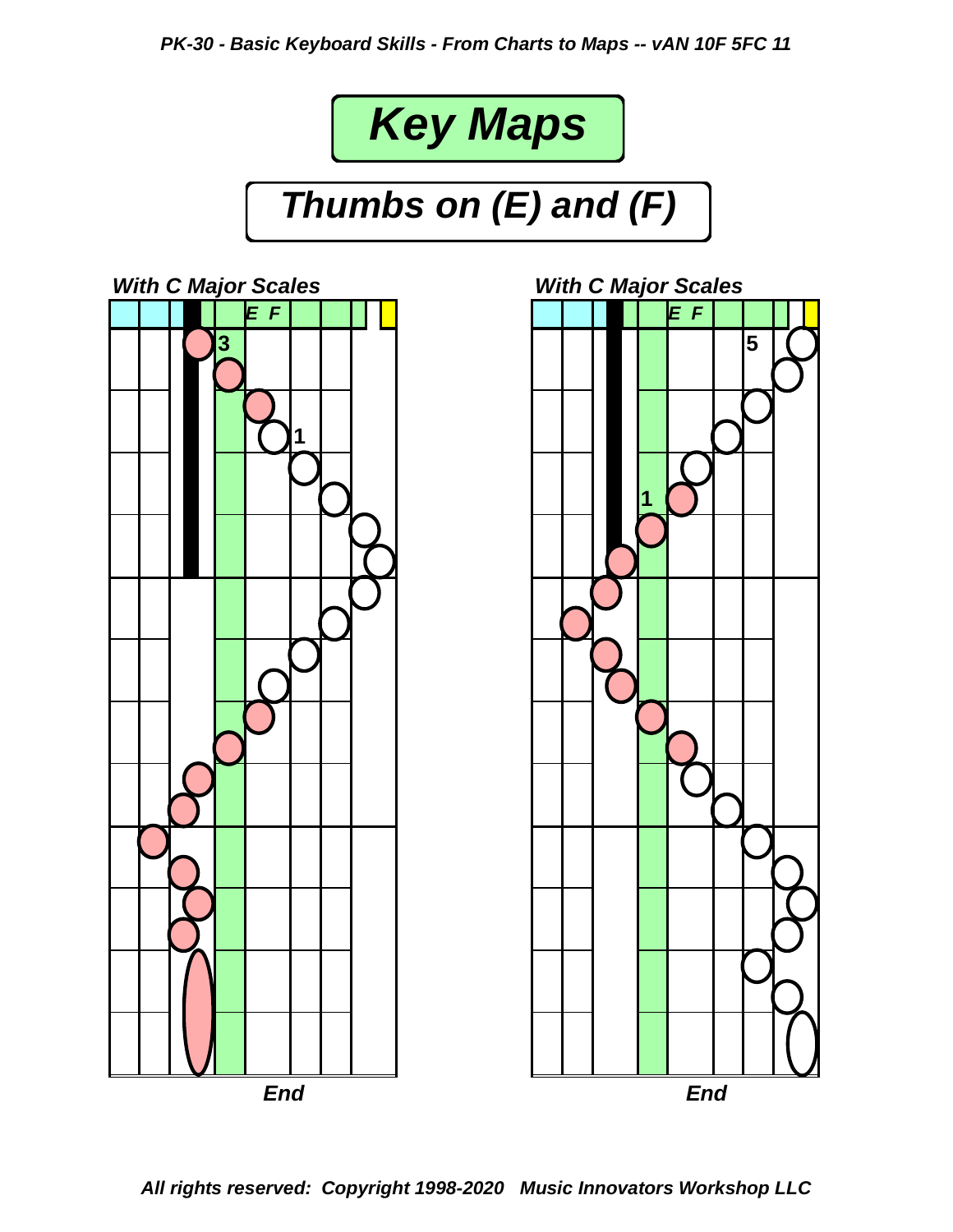## *Focus on Black Keys - Thumbs on E and (F)*



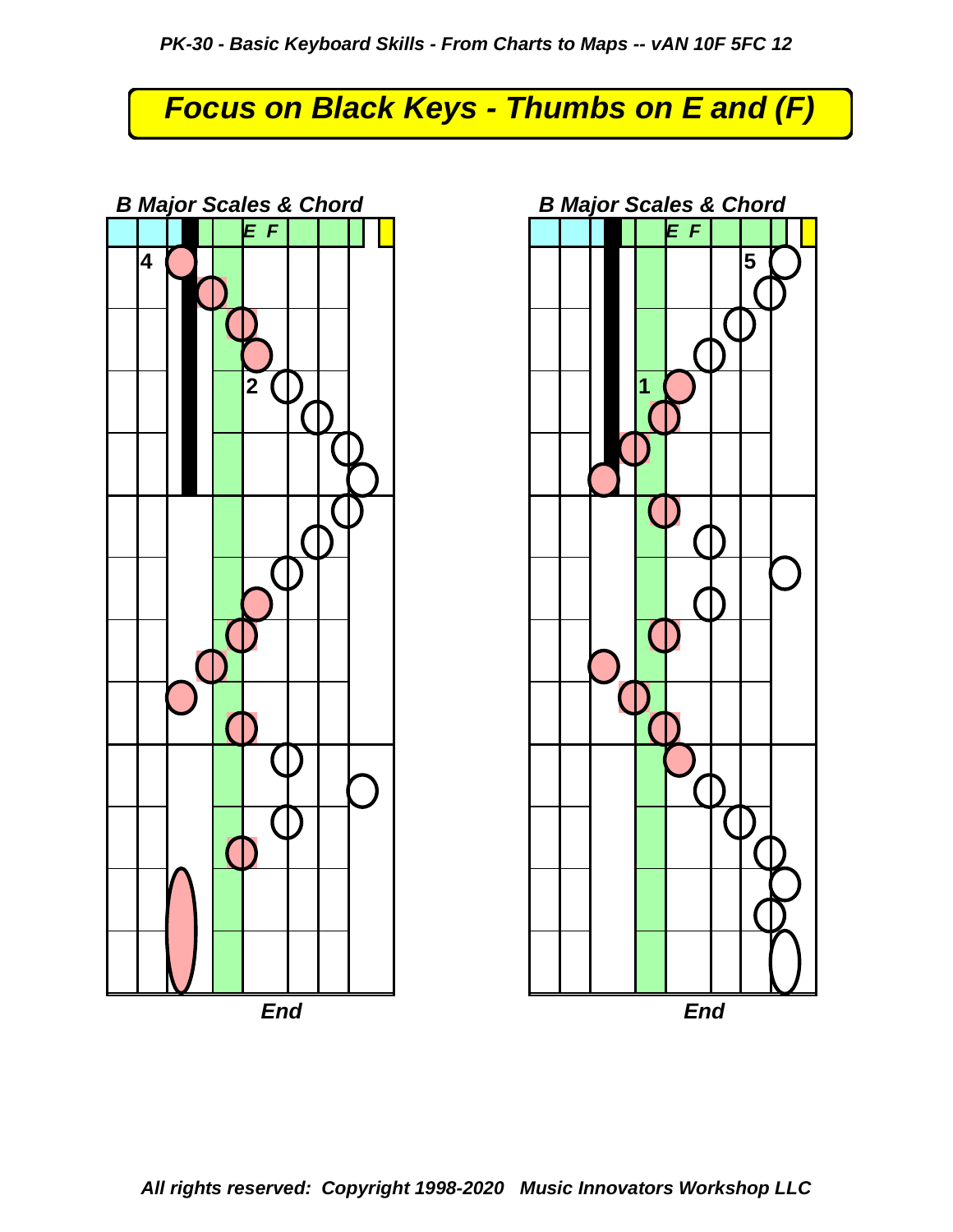*Thumbs on E and F* *This page focuses on moves to a second white key (a skip) from whichever key you are playing. This is a much used pattern in all of music.*



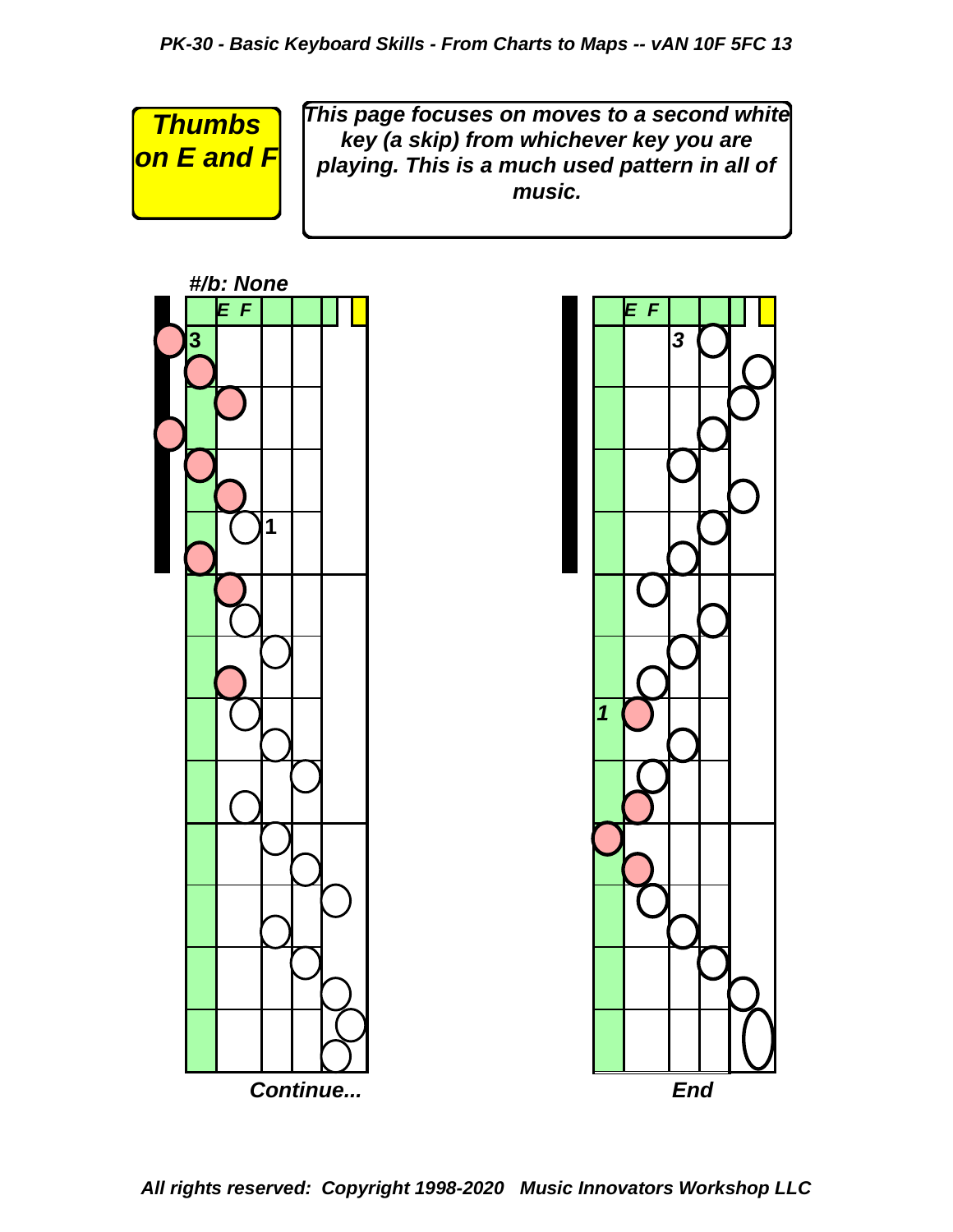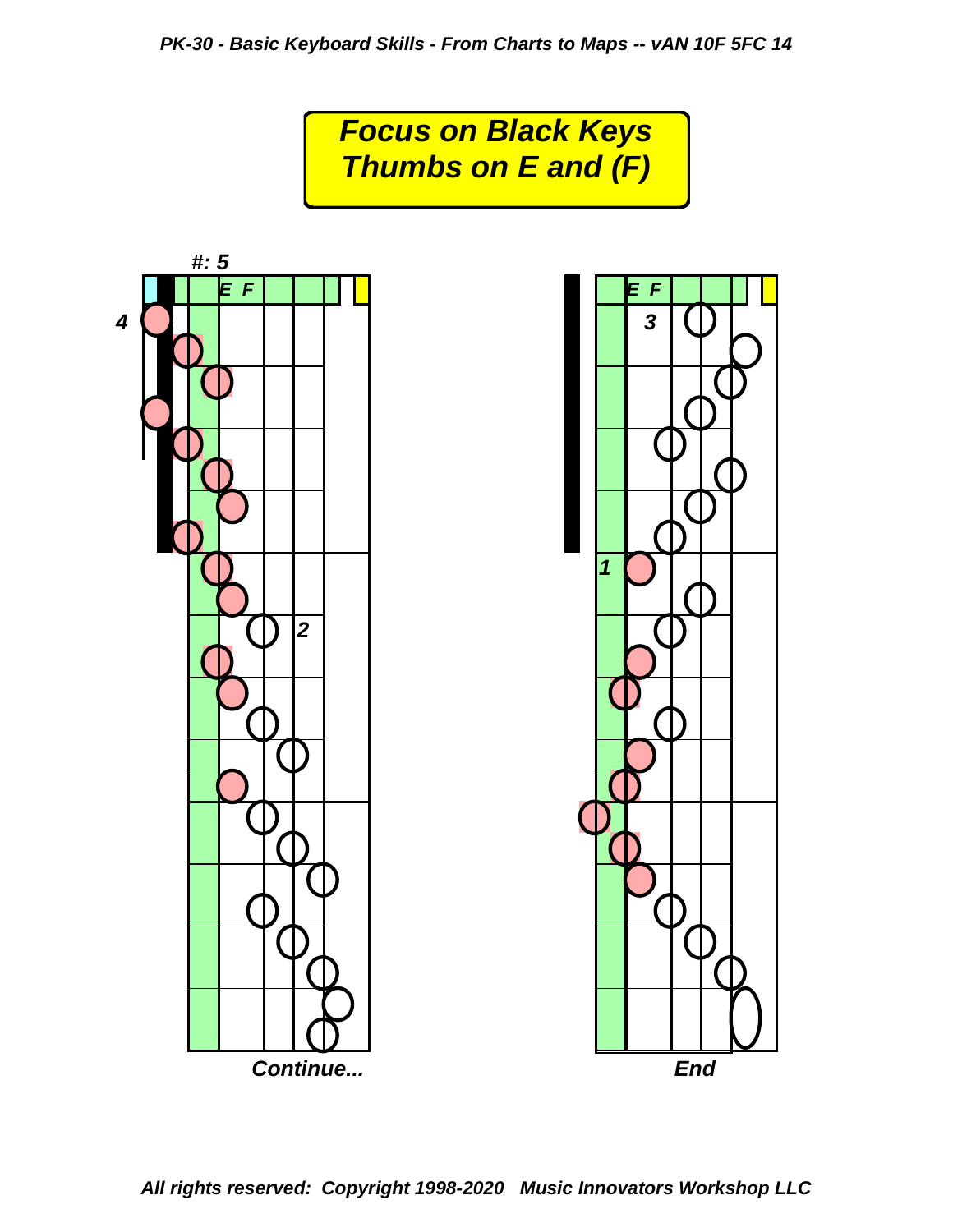# *Focus on Skips to White Keys Thumbs on E and F*

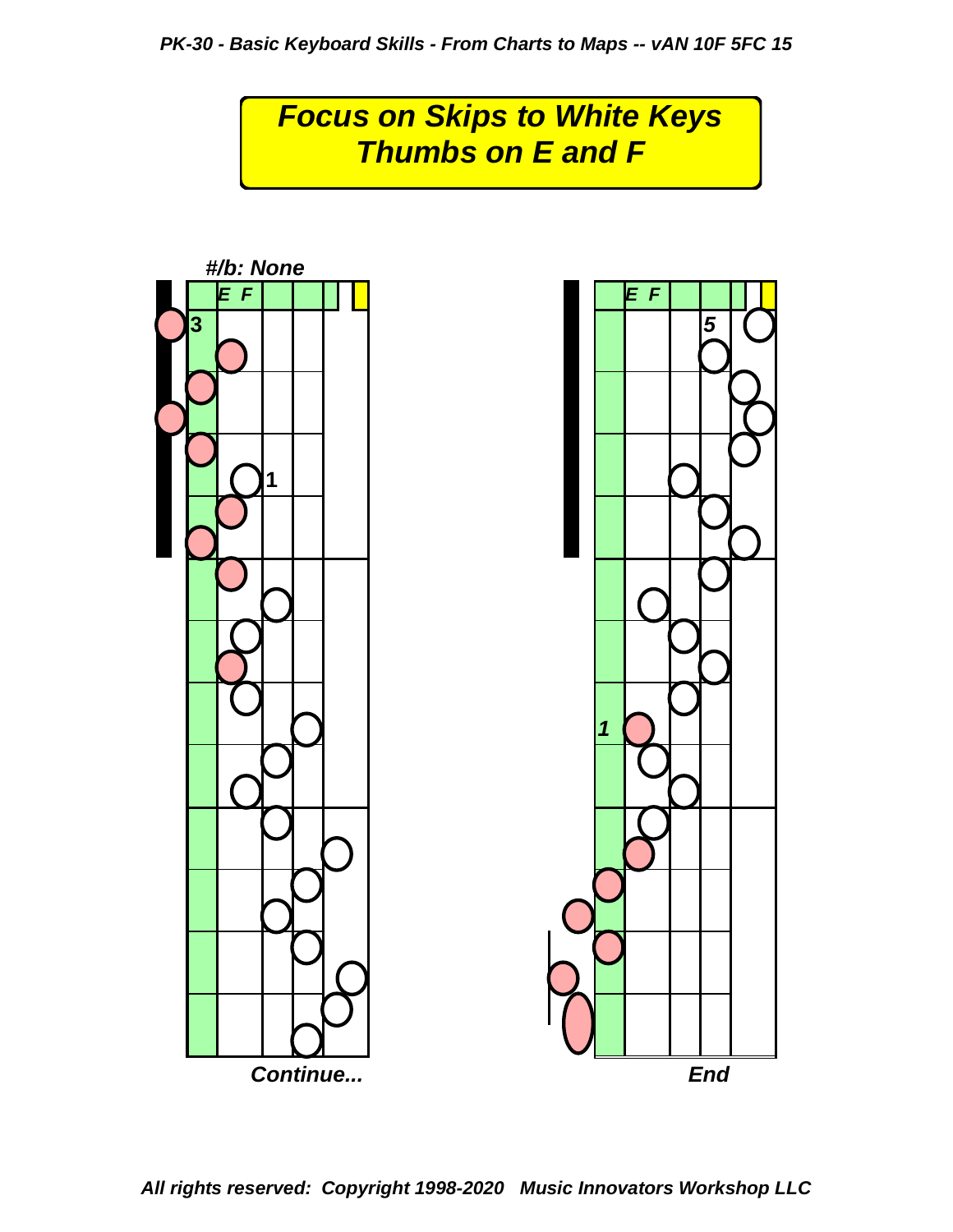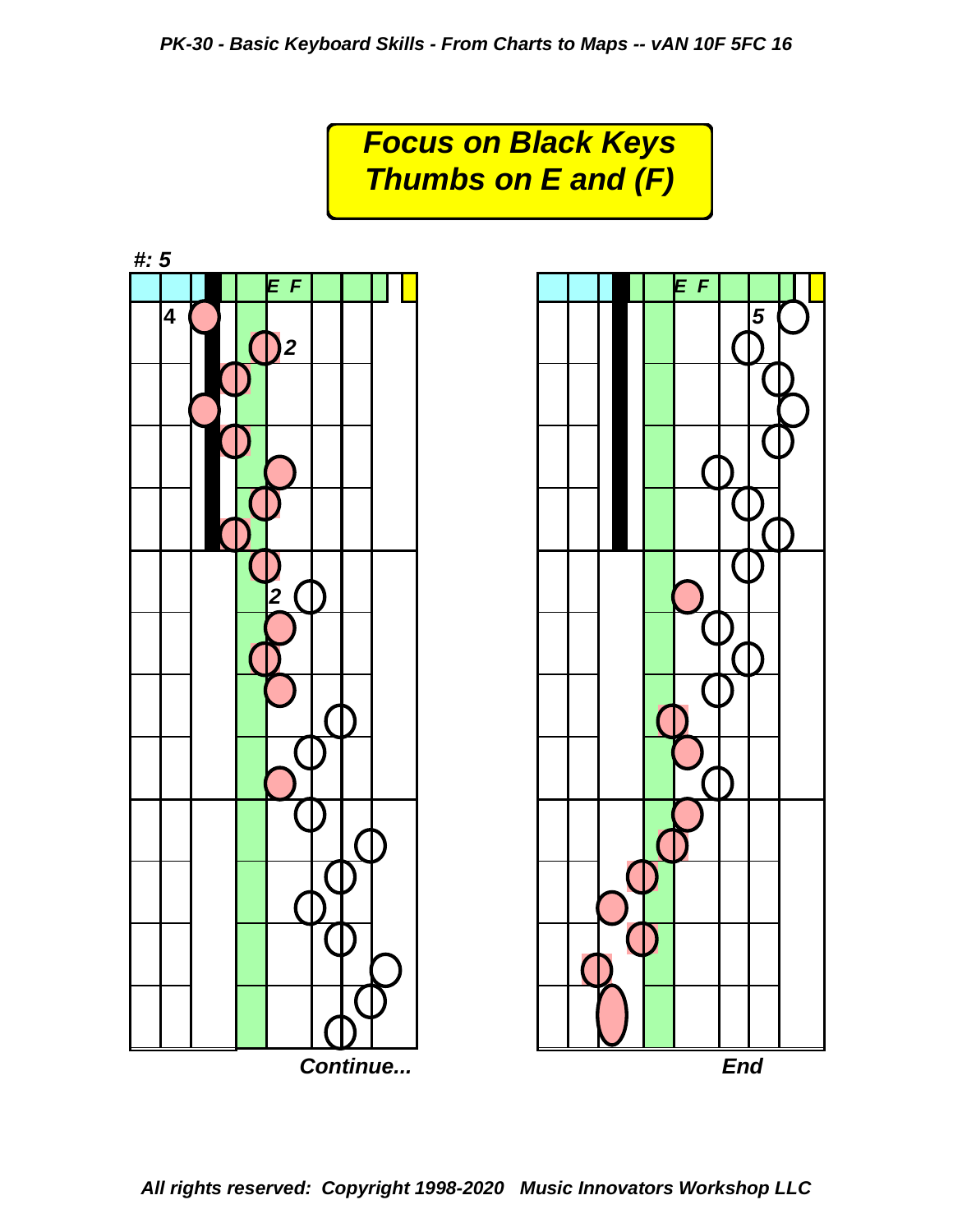## *Focus on Skips to White Keys Thumbs on (E) and (F)*

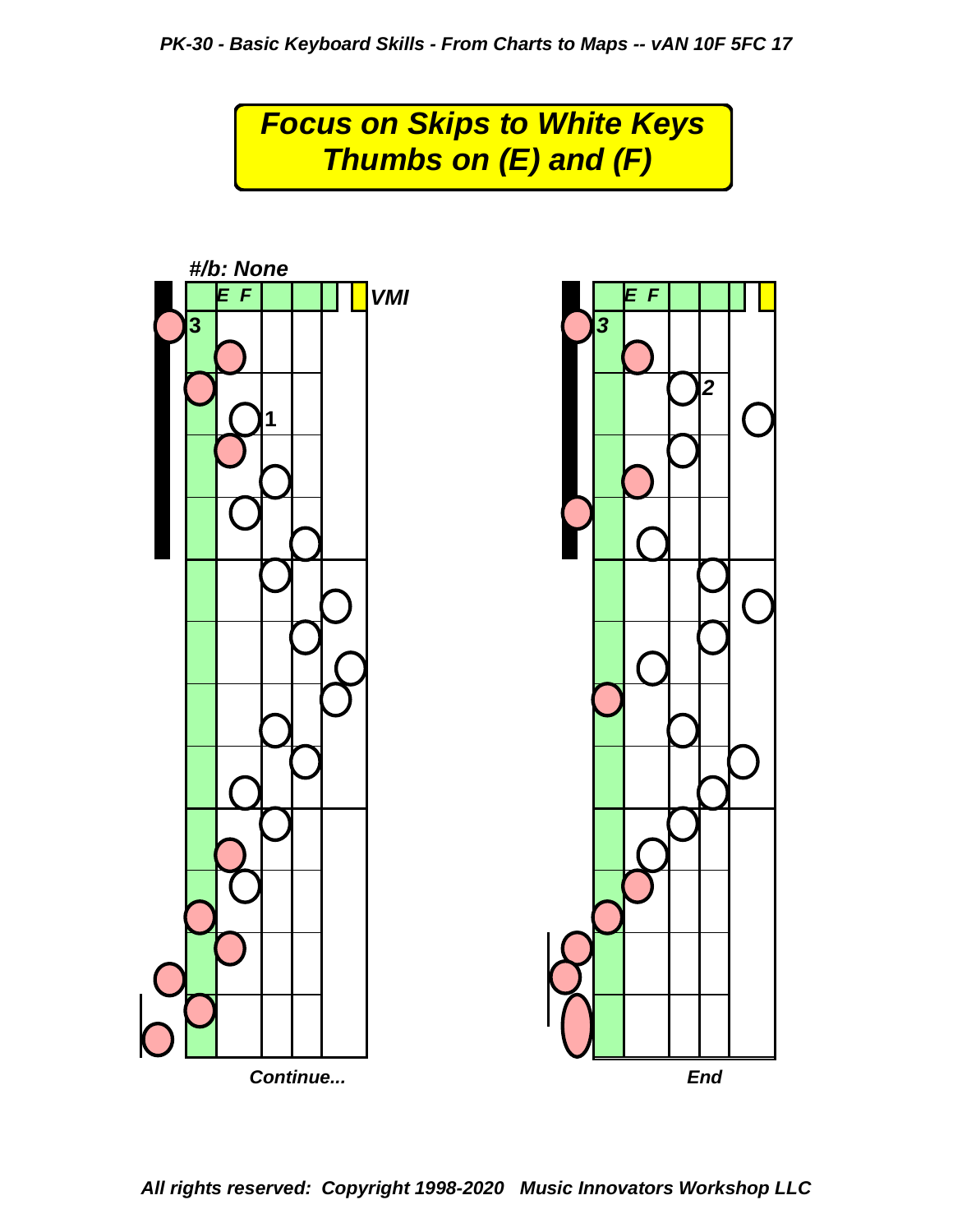

### *Special Thumb Exercises*

2 **2** *ones on the following page of 2 2 scheme is used to clarify your 2 2 notes filled in with color are to 2 2 for left thumb, green for right For these exercises and the this unit, a special color finger movements. ALL of the be played by the THUMBS - blue thumb. Note: All numbers are FINGER numbers.*

*3 3 3 3 about 150 years ago. We conclude this instructional unit with several exercises from the famous Aloys Schmitt "Preparatory Exercises for the Piano" - composed*

*3 3 These are very special exercises designed to help a student learn to pass the THUMB under the fingers as a melody moves back and forth across the keys.*

 $\left\{\begin{array}{c|c} \begin{array}{c} \text{ncocson } y \text{ from } \text{pagny in group of } z \text{ is } 0. \end{array} \\ \hline \text{chords and scales.} \end{array}\right\}$ *These moves are especially necesary when playing broken*

*4 4 Being able to pivot on your thumb is 4 4 that you will have to make as you one of the most important moves learn to play the piano or other keyboard.*







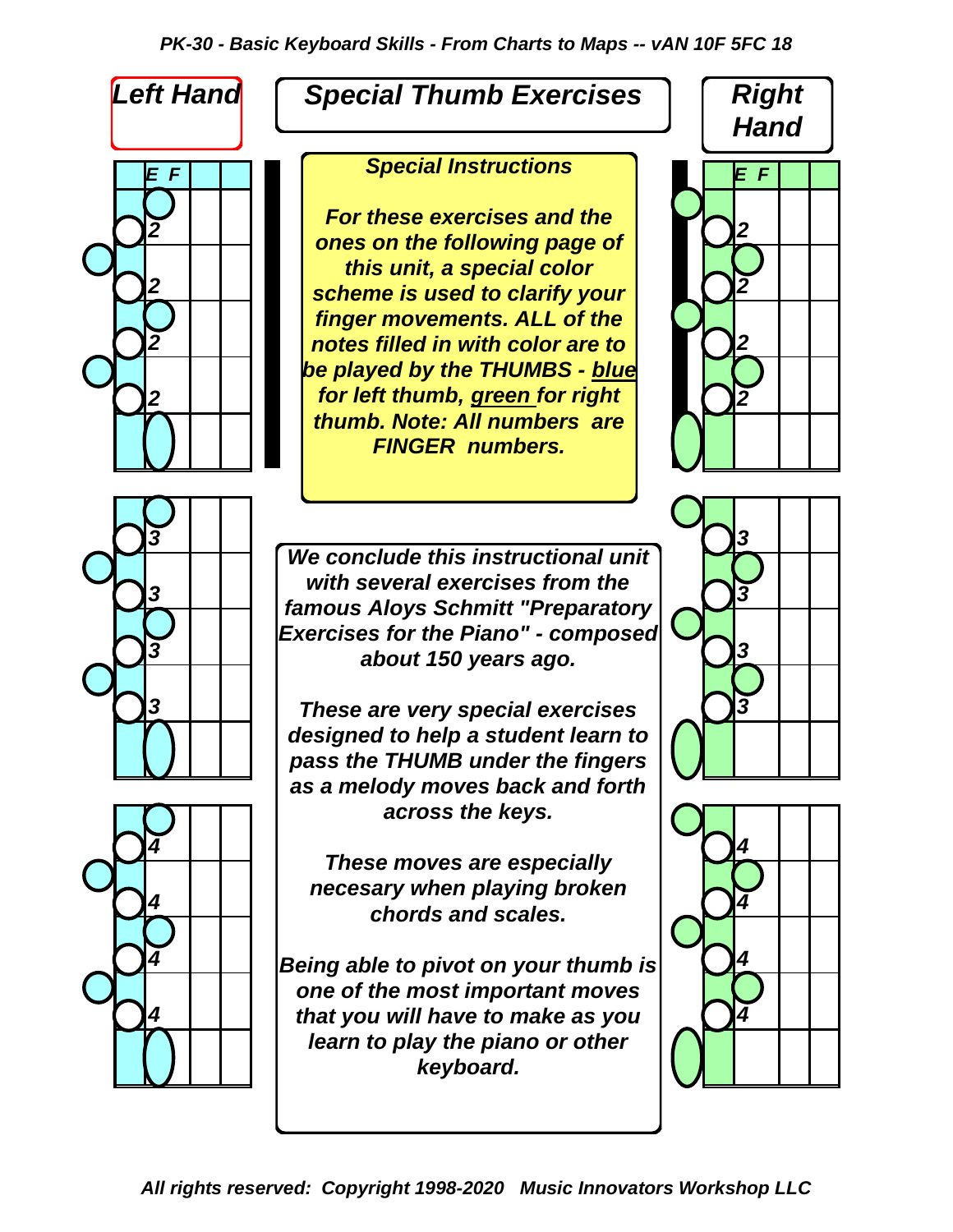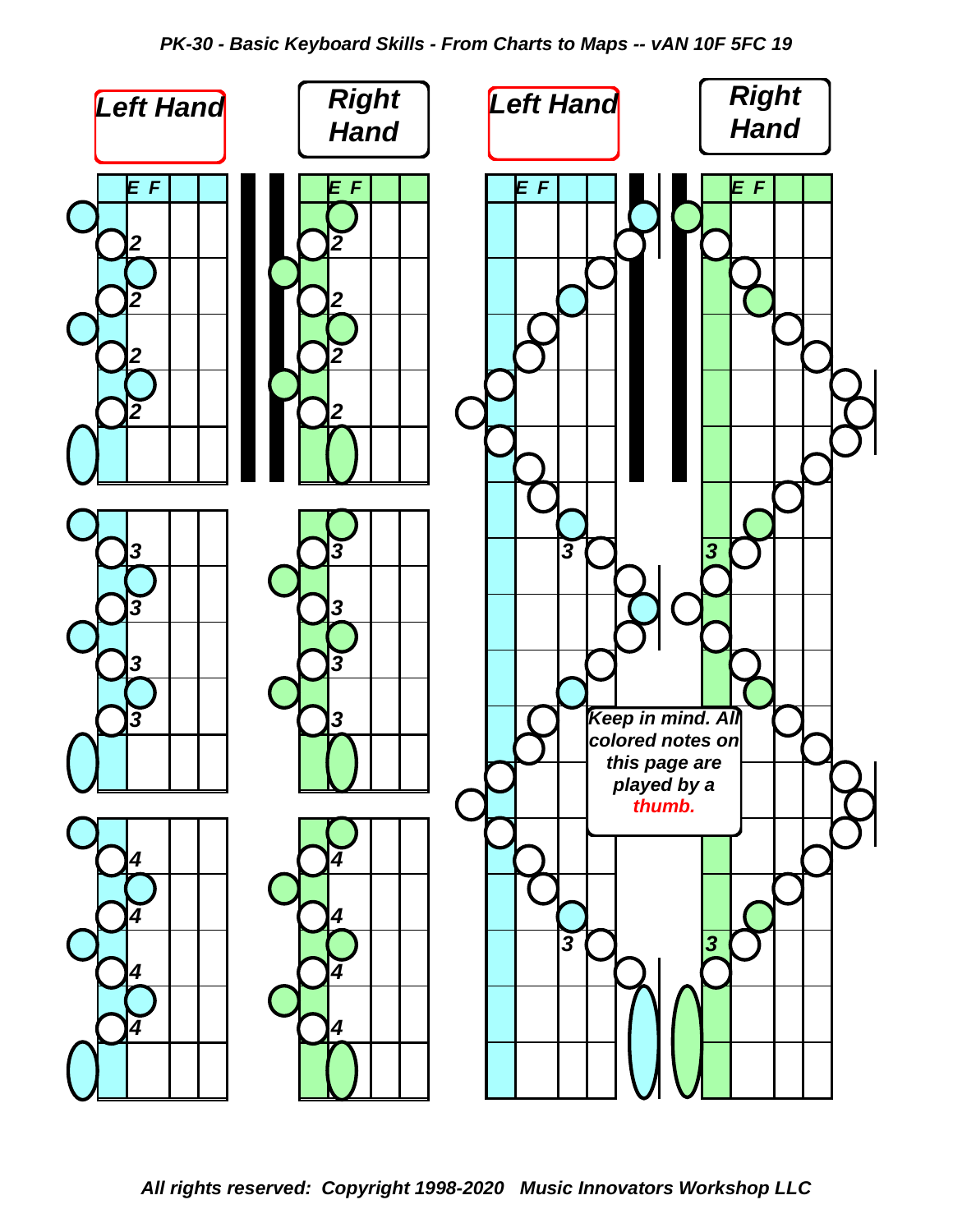*This page begins a new series of exercises in which ONE HAND plays the entire exercise. These are some of the SAME TUNES that you learned on the previous pages - but the fingering has changed. The changes in note color mark the places where the hand must move to a new position to play the note marked by the finger number next to it (on the note's right or left NOT, above or below).*



 *The notes' red borders are for left fingers in the treble area.*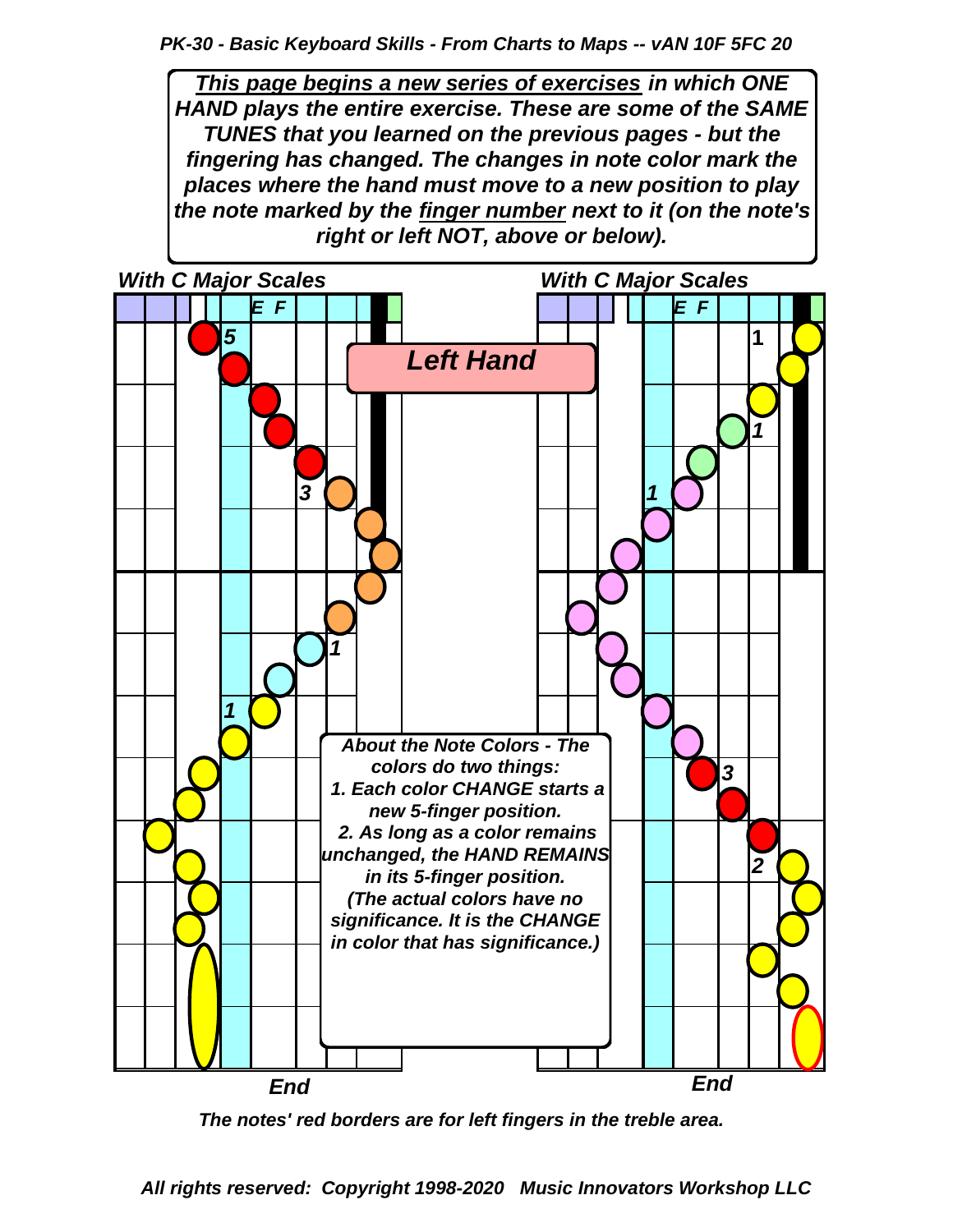

 *The notes' green borders are for right fingers in the bass area.*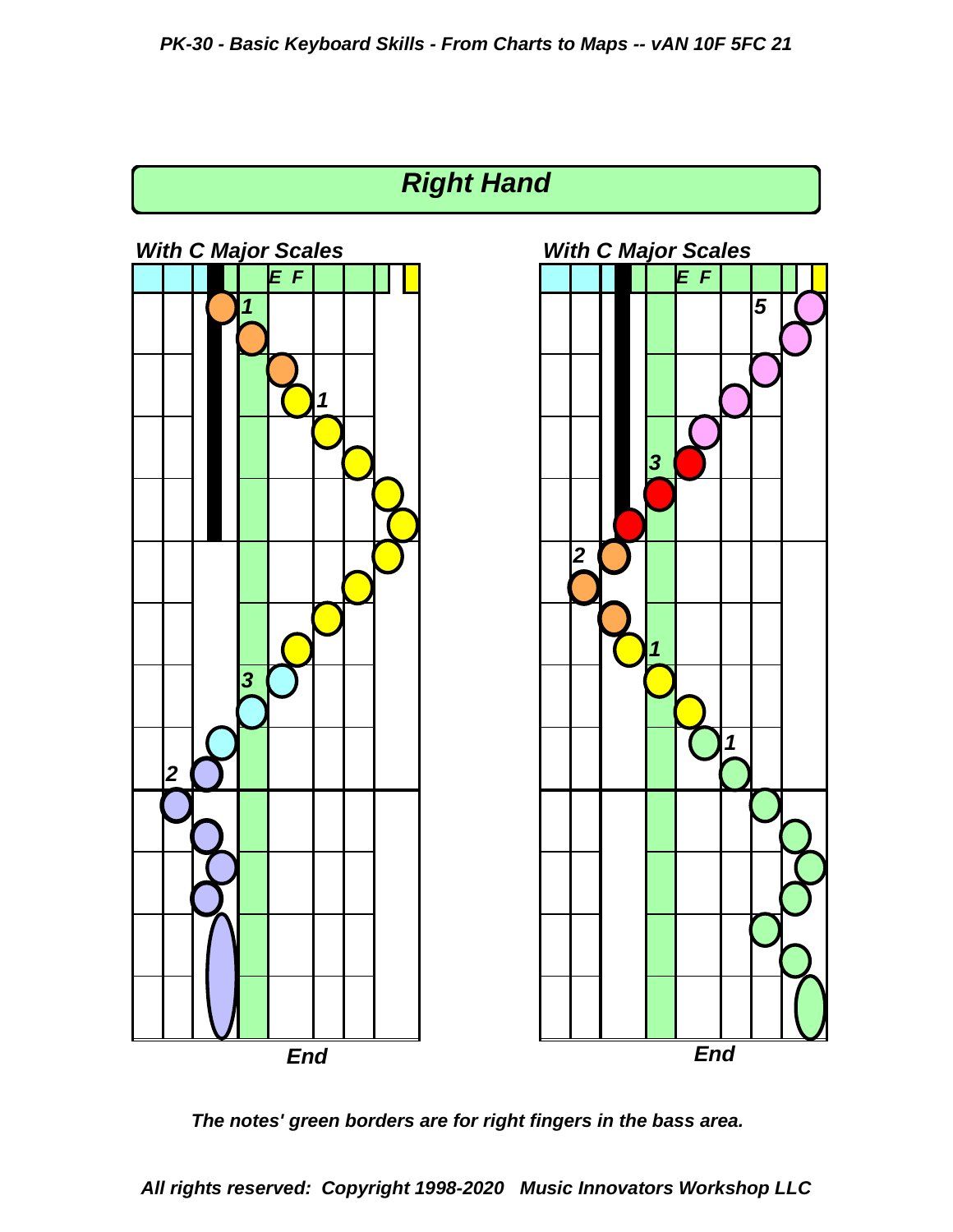*The next few exercises focus on skips. With your hand in a 5-finger position over the skipped key, you will often skip a finger. Sometimes you will need to take up a new hand position to do the skip.*



 *The notes' red borders are for left fingers in the treble area.*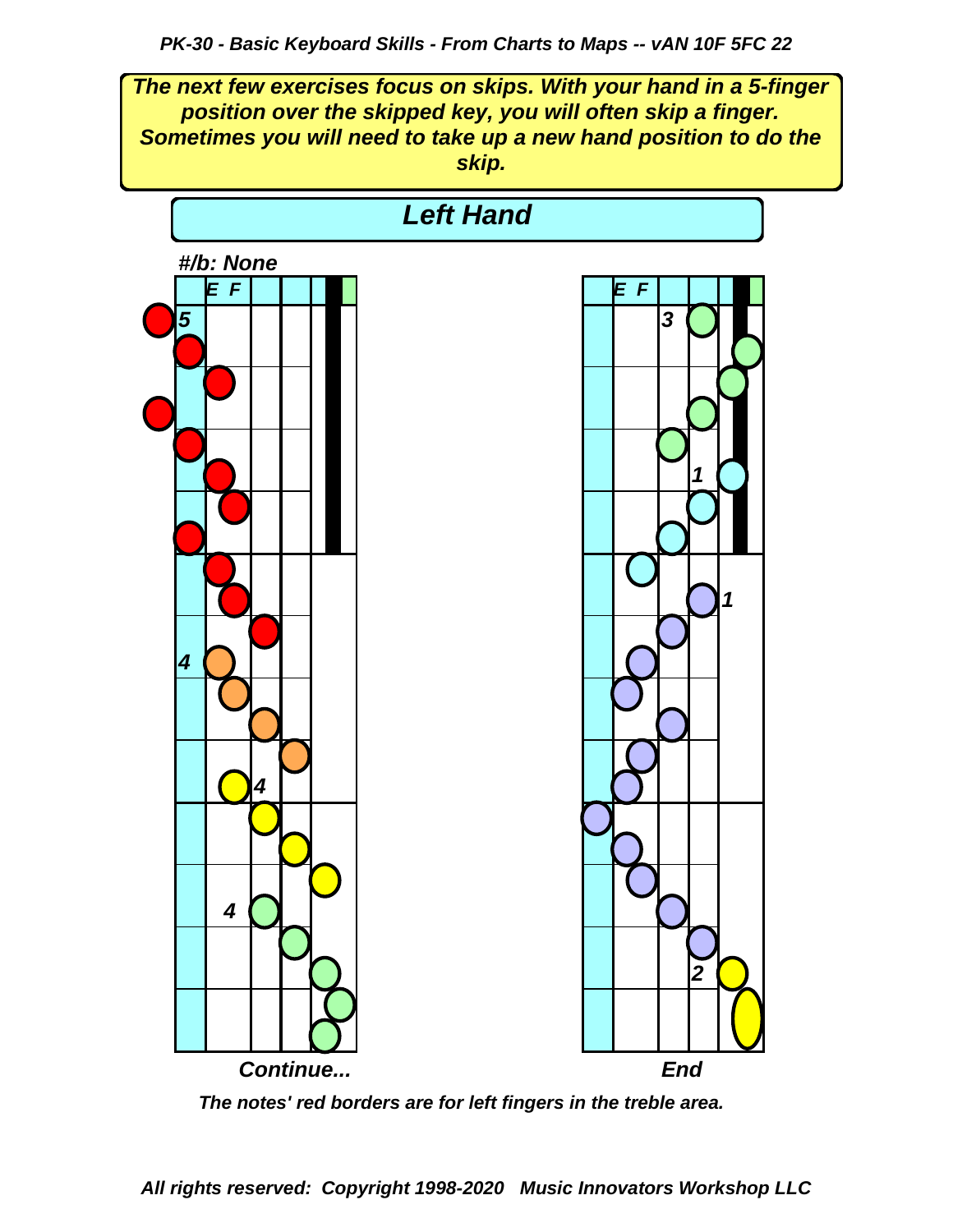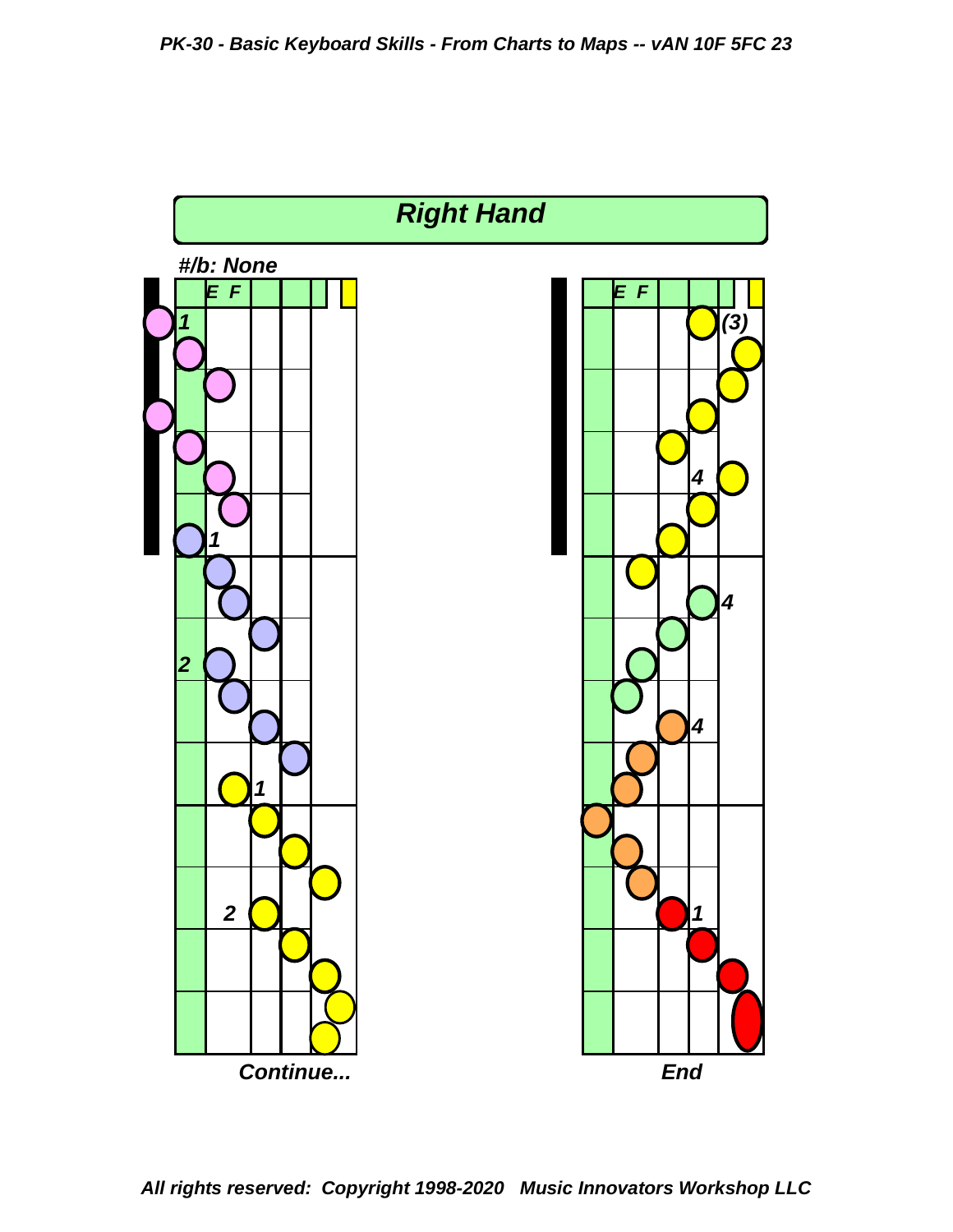

 *The notes' red borders are for left fingers in the treble area.*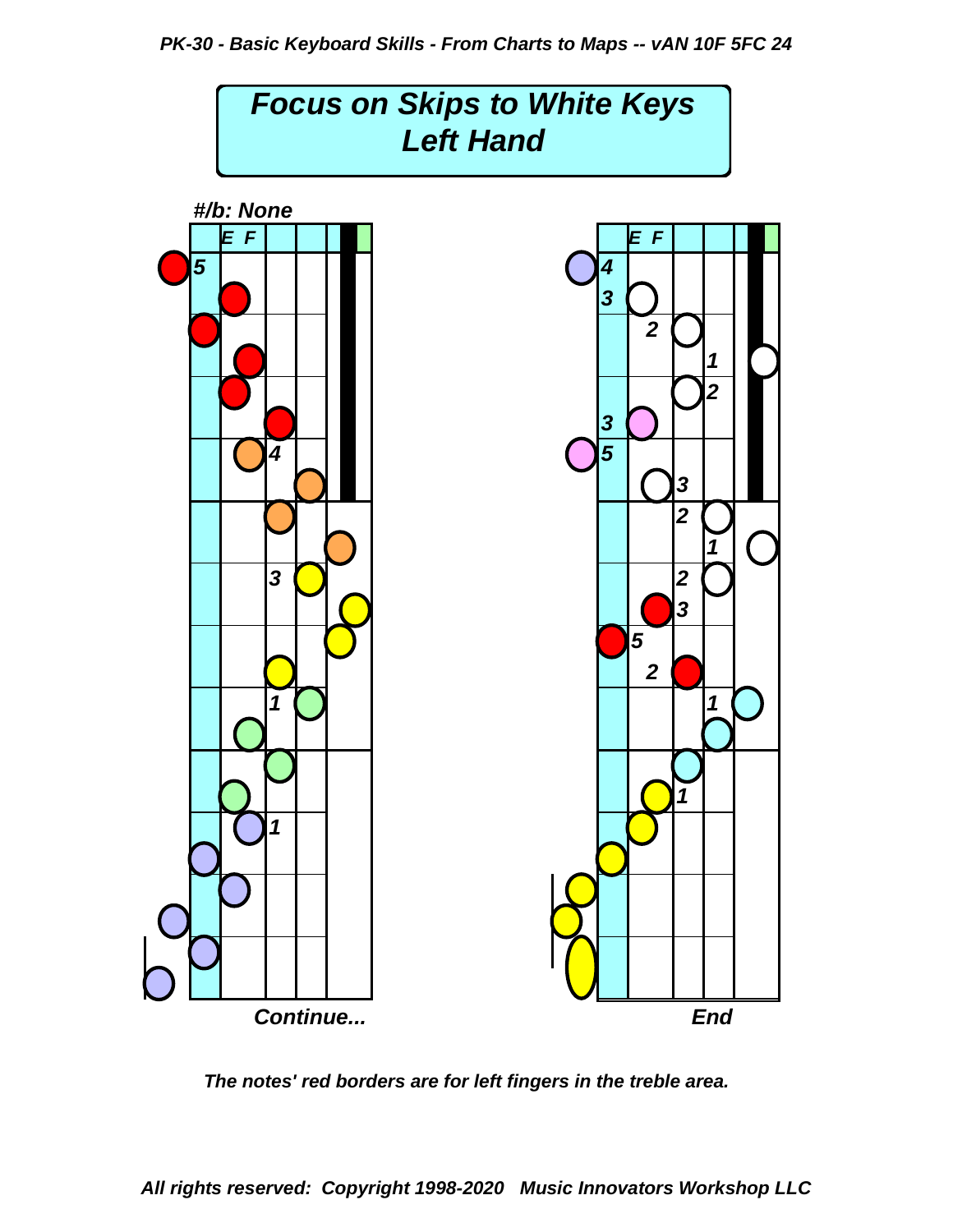

 *The notes' green borders are for right fingers in the bass area.*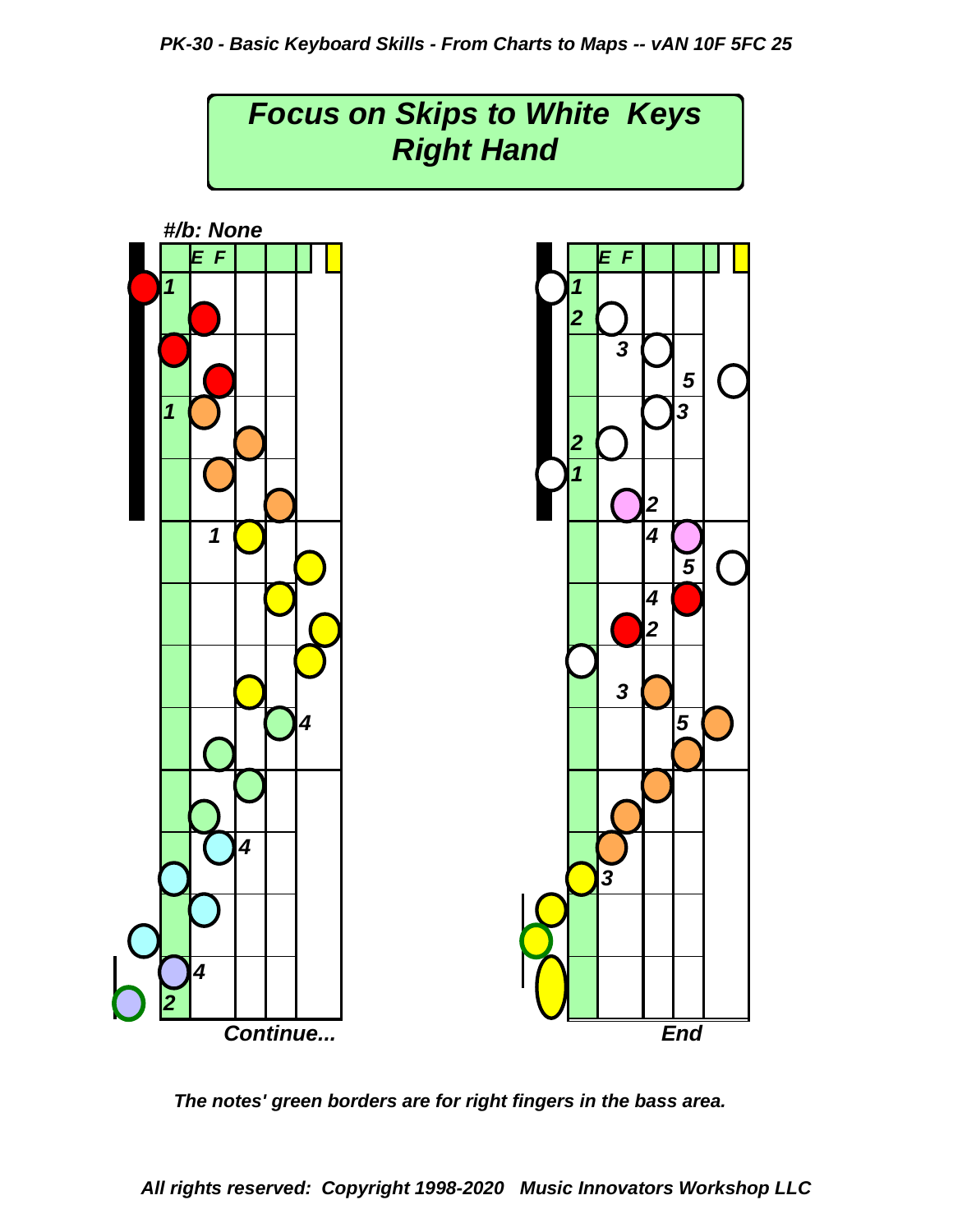| <u>Know Your Piano Keyboard</u>               |                                                                                                                         |    |                                                                        |
|-----------------------------------------------|-------------------------------------------------------------------------------------------------------------------------|----|------------------------------------------------------------------------|
| <b>Note: "OG" is short for "Octave Group"</b> |                                                                                                                         |    |                                                                        |
|                                               | <b>Numbers to Remember</b>                                                                                              |    | <b>Qustions for Discusion</b>                                          |
| $\mathbf 1$                                   | <b>Finger Numbers for the THUMBS</b>                                                                                    |    | Which direction is $up?$ (>)                                           |
|                                               | Address of the 1st Black Key of an OG<br>Key in a Hop "Go" (o)<br><b>Key Above the Highest Octave Group</b>             |    | Which direction is down? $(<$ and v)                                   |
|                                               | <b>Goal Post in Each Octave Group</b><br>White Keys Skipped in Skip (>>) Interval                                       |    | What is a 5-finger position? (1 hand)                                  |
|                                               | White Keys Skipped in Skoop (vv) Interval                                                                               |    | What is a 10-finger position? (2 hands)                                |
|                                               | 2 Finger Number for the POINTER Fingers<br>Address of the 2nd Black Key of an OG                                        |    | What is a damper on the piano?                                         |
|                                               | <b>Subgroups in an Octave Group</b><br><b>Black Keys in a Low Group</b>                                                 |    | Where is the damper pedal?                                             |
|                                               | <b>Keys Played in an Interval</b>                                                                                       |    | Which OG is at the middle of the piano?                                |
|                                               | 3 Finger Number for the MIDDLE Fingers<br>Address of the 3rd Black Key of an OG                                         |    | How do you play staccato? (separate)                                   |
|                                               | <b>Pedals on a Piano</b><br><b>Black Keys in a High Group</b>                                                           |    | How do you play legato? (connect)                                      |
|                                               | <b>Keys Below the Lowest Octave Group</b><br><b>White Keys in a Low Group</b>                                           |    | What is a beat?                                                        |
|                                               | <b>OG's Usually Played by Left Hand</b>                                                                                 |    | How do you play loudly? (ff)                                           |
|                                               | 4 Finger Number for the RING Fingers<br>Address of the 4th Black Key of an OG                                           |    | How do you play quietly? (pp)                                          |
|                                               | <b>White Keys in a High Group</b><br>OG's Usually Played by the Right Hand                                              |    | Why the pink fill in some notes?                                       |
|                                               |                                                                                                                         |    | Where do you find the goal posts?                                      |
|                                               | 5 Finger Number for the LITTLE Fingers<br>Address of the 5th Black Key of an OG<br><b>Black Keys in an Octave Group</b> |    | What do the goal posts tell you?                                       |
|                                               | <b>Vertical Lines in an Octave Group Staff</b><br><b>Keys in a Low Group</b>                                            |    | Where do you find the above colors of the<br>rainbow on your keyboard? |
| $\overline{7}$                                | <b>Octave Groups on a Piano</b>                                                                                         | 8  | <b>White Keys in a Full C Major Scale</b>                              |
|                                               | <b>White Keys in an Octave Group</b>                                                                                    | 12 | Keys in an Octave Group (dozen)                                        |
|                                               | <b>Keys in a High Group</b>                                                                                             | 36 | <b>Black Keys on a Piano (3 dozen)</b>                                 |
|                                               | Low Groups on a Piano                                                                                                   | 52 | White Keys on a Piano (wks/year)                                       |
|                                               | <b>High Groups on a Piano</b>                                                                                           | 88 | Total Keys on a Piano (7 dozen + 4)                                    |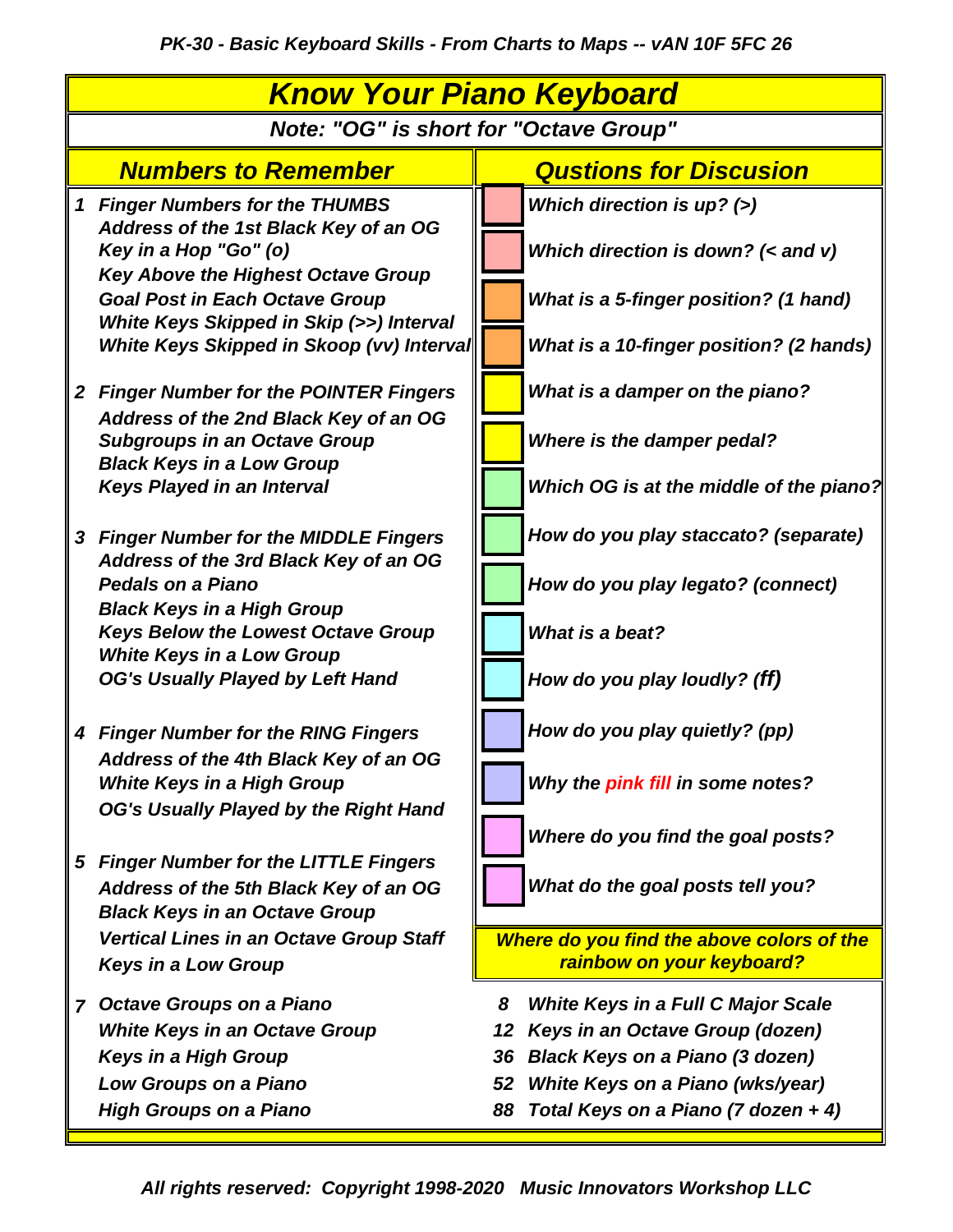

*Do you want to know your piano and keyboard really well? Fill in the answers above only after you can do so without looking at the keyboard or the answers on the other side.*